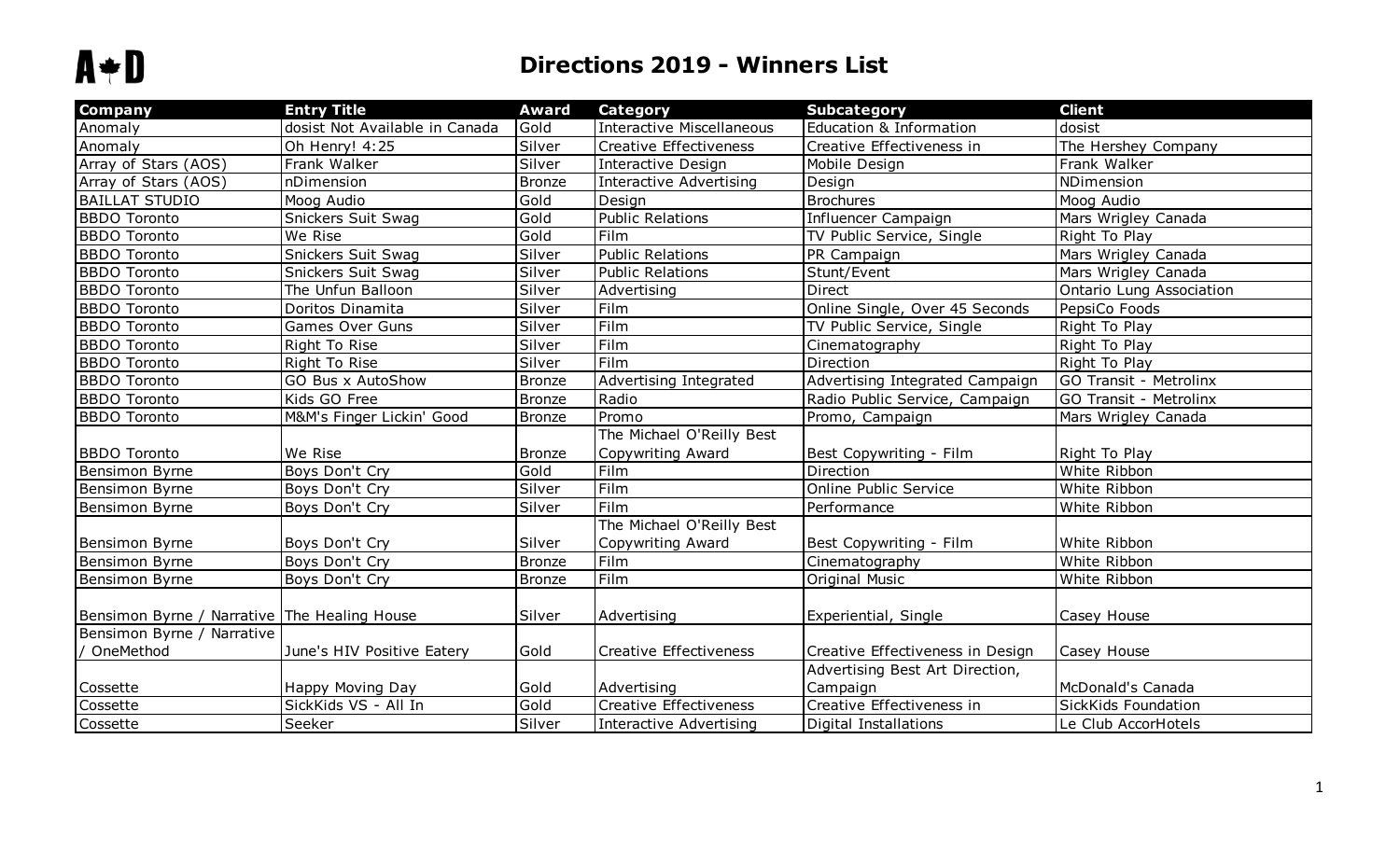| <b>Company</b>       | <b>Entry Title</b>                    | <b>Award</b>  | <b>Category</b>                  | <b>Subcategory</b>                  | <b>Client</b>                    |
|----------------------|---------------------------------------|---------------|----------------------------------|-------------------------------------|----------------------------------|
| Cossette             | Happy Moving Day                      | Silver        | Advertising                      | Advertising Transit, Campaign       | McDonald's Canada                |
| Cossette             | Happy Moving Day                      | Silver        | Advertising                      | Newspaper Ad, Campaign              | McDonald's Canada                |
| Cossette             | Happy Moving Day - Fries              | Silver        | Advertising                      | Newspaper Ad, Single                | McDonald's Canada                |
|                      |                                       |               |                                  |                                     | McDonald's Restaurants of Canada |
| Cossette             | Mobile Menu                           | Silver        | Creative Effectiveness           | Creative Effectiveness in Design    | Limited                          |
|                      |                                       |               |                                  |                                     | Ronald McDonald House BC &       |
| Cossette             | Feels like farther                    | Silver        | Film                             | Online Public Service               | Yukon                            |
|                      |                                       |               |                                  |                                     | Ronald McDonald House BC &       |
| Cossette             | Feels like farther                    | Silver        | Film                             | TV Public Service, Single           | Yukon                            |
| Cossette             | Air Time                              | Silver        | Media Innovation                 | Media Innovation, Campaign          | SickKids Foundation              |
| Cossette             | Write for Your Rights                 | <b>Bronze</b> | Advertising                      | Public Service Ad Print, Single     | Amnesty International            |
| Cossette             | <b>Jetlines</b>                       | <b>Bronze</b> | Design                           | Brand Identity - New Brand          | <b>Jetlines</b>                  |
| Cossette             | Seeker                                | <b>Bronze</b> | Creative Effectiveness           | Creative Effectiveness in           | Le Club AccorHotels              |
| Cossette             | Seeker                                | <b>Bronze</b> | <b>Interactive Advertising</b>   | <b>Integrated Digital Campaigns</b> | Le Club AccorHotels              |
| Cossette             | Happy Moving Day                      | <b>Bronze</b> | Advertising                      | Advertising Posters, Campaign       | McDonald's Canada                |
| Cossette             | Happy Moving Day - Fries              | <b>Bronze</b> | Advertising                      | <b>Advertising Transit, Single</b>  | McDonald's Canada                |
| Cossette             | Happy Moving Day                      | <b>Bronze</b> | Design                           | Posters, Series                     | McDonald's Canada                |
| Cossette             | Happy Moving Day - Fries              | Bronze        | Design                           | Posters, Single                     | McDonald's Canada                |
| Cossette             | Charging Station                      | Bronze        | Advertising                      | Advertising Posters, Single         | Public Mobile                    |
| Cossette             | SickKids VS - #10YearChallenge Bronze |               | <b>Interactive Advertising</b>   | Social Media                        | SickKids Foundation              |
| Cossette             | SickKids VS - #10YearChallenge Bronze |               | <b>Interactive Miscellaneous</b> | Non-Profit & Public Service         | SickKids Foundation              |
|                      |                                       |               |                                  |                                     | The Montreal Children's Hospital |
| Cossette             | Children's - logo                     | <b>Bronze</b> | Design                           | Symbols and Logotypes               | Foundation                       |
|                      |                                       |               |                                  |                                     | The Montreal Children's Hospital |
| Cossette             | Children's New Identity               | <b>Bronze</b> | Design                           | Brand Identity - Rebrand            | Foundation                       |
|                      |                                       |               |                                  |                                     | The Montreal Children's Hospital |
| Cossette             | Children's New Identity               | <b>Bronze</b> | Design                           | Public Service Design, Series       | Foundation                       |
|                      |                                       |               |                                  |                                     | The Montreal Children's Hospital |
| Cossette             | Children's new identity               | Bronze        | Design                           | Complete Design Program             | Foundation                       |
| Cossette             | Grand Quay - Remixing The             | Bronze        | Design                           | Brand Identity - New Brand          | The Port of Montreal             |
| Cossette             | Grand Quay - Remixing The             | <b>Bronze</b> | Design                           | Environmental Design                | The Port of Montreal             |
| <b>Critical Mass</b> | Tech Drive VR                         | Gold          | <b>Interactive Miscellaneous</b> | Augmented Reality & Virtual         | Nissan North America             |
| <b>Critical Mass</b> | Tech Drive VR                         | Silver        | <b>Interactive Miscellaneous</b> | <b>Branded Utility</b>              | Nissan North America             |
| Cundari              | AGO - Anthropocene                    | Bronze        | Advertising                      | Newspaper Ad, Campaign              | Art Gallery of Ontario           |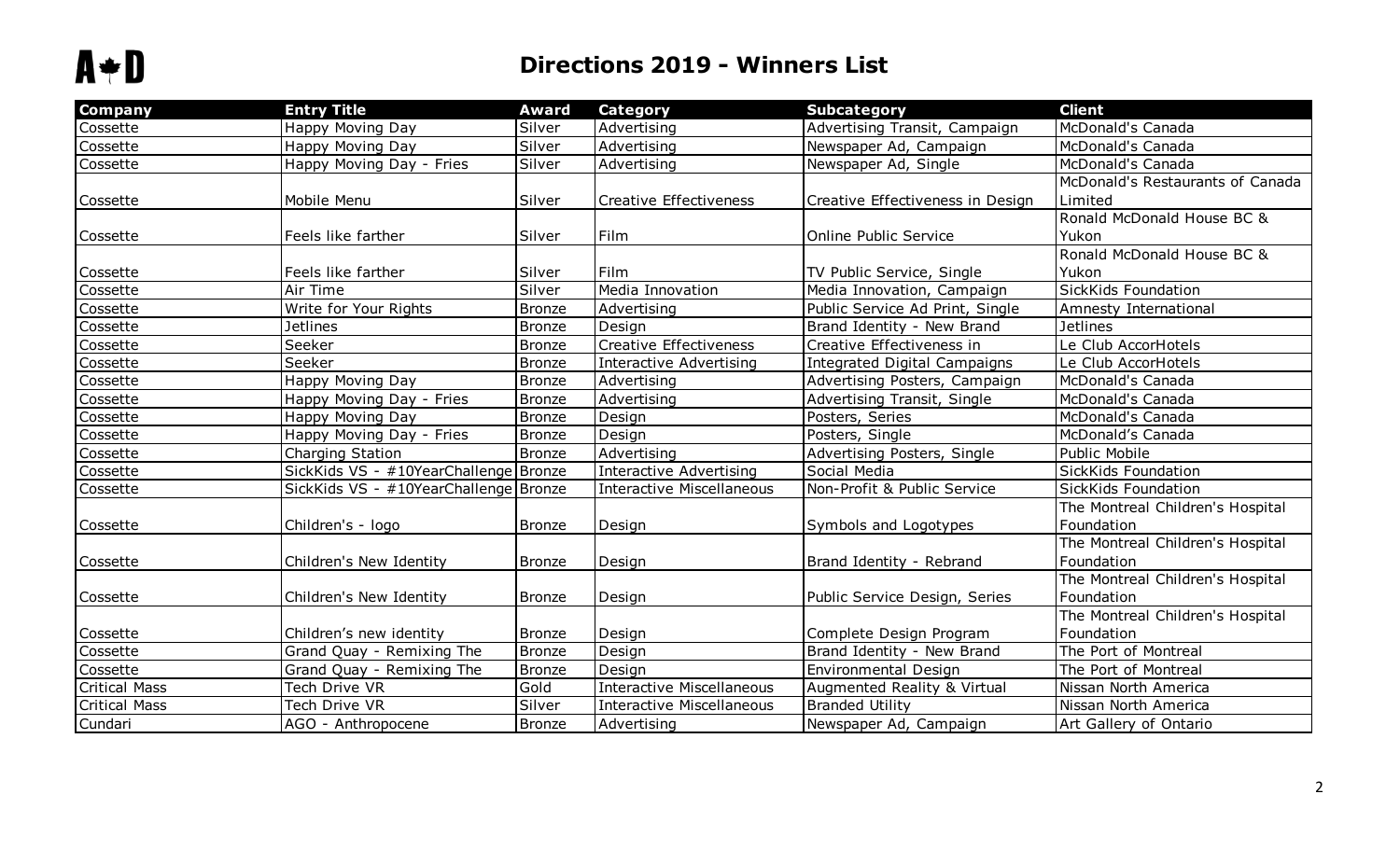| <b>Company</b>            | <b>Entry Title</b>                 | Award         | <b>Category</b>                  | <b>Subcategory</b>            | <b>Client</b>                         |
|---------------------------|------------------------------------|---------------|----------------------------------|-------------------------------|---------------------------------------|
| Cundari                   | AGO - Anthropocene                 | <b>Bronze</b> | Advertising                      | Trade Ad, Single or Campaign  | Art Gallery of Ontario                |
| Cundari                   | AGO - Anthropocene                 | <b>Bronze</b> | Advertising                      | Trade Ad, Single or Campaign  | Art Gallery of Ontario                |
| <b>DDB</b> Canada         | The Skittles Last Minute Gift      | Silver        | Advertising                      | Direct                        | <b>Skittles</b>                       |
| <b>DDB</b> Canada         | #GIVEaDAM                          | Silver        | <b>Branded Content</b>           | <b>Branded Content</b>        | <b>Skittles</b>                       |
| <b>DDB</b> Canada         | Slumbr                             | Bronze        | Film                             | <b>Online Series</b>          | <b>Emerald Health Therapeutics</b>    |
| <b>DDB</b> Canada         | Slumbr                             | <b>Bronze</b> | <b>Interactive Advertising</b>   | Websites                      | <b>Emerald Health Therapeutics</b>    |
| <b>DDB</b> Canada         | The House That Trick Or Treats     | Bronze        | <b>Public Relations</b>          | Stunt/Event                   | <b>Skittles</b>                       |
| DDB Chicago               | Miller Lite Canimations            | Bronze        | Design                           | Motion Graphics - Online      | MillerCoors                           |
| DentsuBos Toronto         | The Mailable Billboard             | Bronze        | Advertising                      | Out of Home Enhanced, Single  | New Standard Beer                     |
| DentsuBos Toronto         | The Walkumentary                   | <b>Bronze</b> | Film                             | Online Public Service         | The Clorox Company of Canada          |
| <b>FCB Toronto</b>        | <b>Endangered Syndrome</b>         | Gold          | <b>Public Relations</b>          | PR Campaign                   | Canadian Down Syndrome Society        |
| <b>FCB</b> Toronto        | Truck Thru                         | Bronze        | Advertising                      | Experiential, Single          | Fountain Tire                         |
| <b>FCB/SIX</b>            | Go Back To Africa                  | Silver        | Media Innovation                 | Media Innovation, Campaign    | Black & Abroad                        |
|                           | Centre du Théâtre d'Aujourd'hui    |               |                                  |                               |                                       |
| Gauthier                  | Saison 2019-2020                   | Bronze        | Design                           | Posters, Series               | Centre du Théâtre d'aujourd'hui       |
| Giant Ant                 | Slack - Frontiers                  | Bronze        | Design                           | Motion Graphics - Offline     | Slack                                 |
| Giants & Gentlemen        | Catfish                            | Bronze        | Radio                            | Radio Single, 1-30 Seconds    | Fisherman's Friend                    |
| Goods & Services Branding | Tomorrow Is Too Late               | Gold          | Design                           | Complete Book Design          | <b>UXB Press</b>                      |
| <b>Grayson Matthews</b>   | <b>Blood Surrogates</b>            | Gold          | Film                             | Original Music                | Egale                                 |
| <b>GREY Canada</b>        | The Puck                           | Gold          | Advertising                      | Out of Home Enhanced, Single  | <b>Brazilian Diabetes Association</b> |
| <b>GREY Canada</b>        | The Puck                           | Gold          | <b>Interactive Miscellaneous</b> | Innovative Use of Technology  | <b>Brazilian Diabetes Association</b> |
| <b>GREY Canada</b>        | The Puck                           | Gold          | Media Innovation                 | Media Innovation, Single      | <b>Brazilian Diabetes Association</b> |
| <b>Grip Limited</b>       | Good/Bad                           | Silver        | Advertising                      | Advertising Typography        | Honda                                 |
| <b>Grip Limited</b>       | Good/Bad                           | Silver        | Advertising                      | Newspaper Ad, Single          | Honda                                 |
| <b>Grip Limited</b>       | <b>Blind Spots</b>                 | Bronze        | Advertising                      | Advertising Posters, Campaign | Honda                                 |
| Huge Inc.                 | <b>Operation Prefrontal Cortex</b> | Bronze        | Design                           | Brand Identity - New Brand    | <b>Operation Prefrontal Cortex</b>    |
| Jam3                      | Operation AirDrop at Coachella     | Gold          | <b>Interactive Advertising</b>   | Mobile                        | adidas Originals                      |
| Jam3                      | Unlock the Drop - ComplexCon       | Gold          | <b>Interactive Advertising</b>   | <b>Digital Installations</b>  | adidas Originals                      |
| Jam3                      | Unlock the Drop - ComplexCon       | Gold          | Interactive Design               | Experience Design             | adidas Originals                      |
| Jam3                      | Operation AirDrop at Coachella     | Gold          | Promo                            | Promo, Single                 | adidas Originals                      |
| Jam3                      | East of the Rockies                | Gold          | <b>Interactive Miscellaneous</b> | <b>Interactive Narrative</b>  | Jam3                                  |
| Jam3                      | Unlock the Drop - ComplexCon       | Silver        | <b>Interactive Advertising</b>   | Mobile                        | adidas Originals                      |
| Jam3                      | Operation AirDrop at Coachella     | Silver        | Media Innovation                 | Media Innovation, Single      | adidas Originals                      |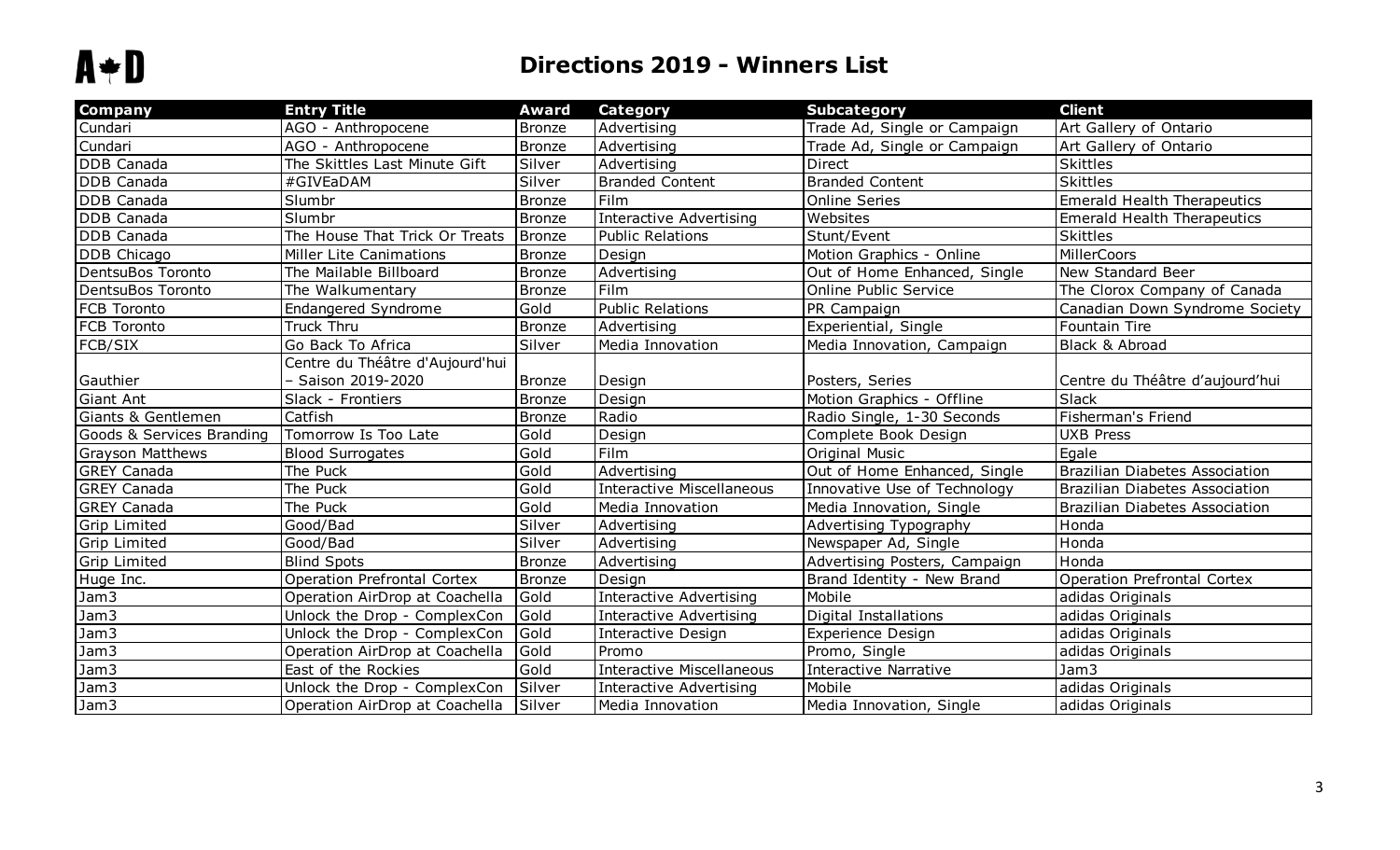| Company           | <b>Entry Title</b>              | <b>Award</b>  | <b>Category</b>                  | <b>Subcategory</b>                | <b>Client</b>                    |
|-------------------|---------------------------------|---------------|----------------------------------|-----------------------------------|----------------------------------|
|                   |                                 |               |                                  | User Interface & User Experience  |                                  |
| Jam3              | East of the Rockies             | Silver        | <b>Interactive Design</b>        | (Website & Apps)                  | Jam3                             |
| Jam3              | Postmates Serve                 | Silver        | <b>Interactive Design</b>        | Website (Overall)                 | Postmates                        |
| Jam3              | Unlock the Drop - ComplexCon    | Bronze        | <b>Interactive Miscellaneous</b> | Innovative Use of Technology      | adidas Originals                 |
| Jam3              | Operation AirDrop at Coachella  | Bronze        | <b>Public Relations</b>          | Sunt/Event                        | adidas Originals                 |
| john st.          | The Pizza Patio Set             | Gold          | Advertising                      | <b>Direct</b>                     | <b>Boston Pizza</b>              |
| john st.          | The Pizza Patio Set             | Silver        | Promo                            | Promo, Single                     | <b>Boston Pizza</b>              |
| john st.          | The Pizza Patio Set             | Silver        | <b>Public Relations</b>          | PR Campaign                       | <b>Boston Pizza</b>              |
| john st.          | No Name for Pride               | Silver        | Advertising                      | Advertising Billboard, Campaign   | Loblaw Companies Limited         |
| john st.          | Hauler Aisles Of Glory          | Silver        | <b>Interactive Miscellaneous</b> | Games                             | No Frills                        |
| john st.          | Legacy Coin                     | <b>Bronze</b> | Design                           | Public Service Design, Single     | War Child                        |
|                   | <b>Engineers Geoscientists</b>  |               |                                  |                                   |                                  |
| Juliet            | Manitoba - Dear 2030            | <b>Bronze</b> | Promo                            | Promo, Campaign                   | Engineers Geoscientists Manitoba |
| juliet            | Peoples Jewellers - On Air      | <b>Bronze</b> | Media Innovation                 | Media Innovation, Single          | Peoples Jewellers                |
| Junction 59       | Dead Silence                    | <b>Bronze</b> | Radio                            | Radio Public Service, Single      | MADD Canada                      |
| Juniper Park\TBWA | Save our Libraries              | Gold          | Advertising                      | Public Service Ad Print, Campaign | Save our Libraries               |
| Juniper Park\TBWA | Day of The Dead Journalists     | Silver        | Photography & Illustration       | Advertising Illustration          | <b>IFEX</b>                      |
| Juniper Park\TBWA | Save our Libraries - Rapunzel   | Silver        | Advertising                      | Public Service Ad Print, Single   | Save our Libraries               |
| Juniper Park\TBWA | New York Fries - Embroidery     | <b>Bronze</b> | Advertising                      | Advertising Posters, Single       | New York Fries                   |
| Juniper Park\TBWA | New York Fries Emblem           | Bronze        | Advertising                      | Advertising Posters, Single       | New York Fries                   |
|                   | New York Fries Haute Dog -      |               |                                  | Advertising Best Art Direction,   |                                  |
| Juniper Park\TBWA | Embroidery / Fabric / Emblem    | <b>Bronze</b> | Advertising                      | Campaign                          | New York Fries                   |
| Juniper Park\TBWA | Save our Libraries              | <b>Bronze</b> | Radio                            | Radio Campaign                    | Save Our Libraries               |
| Juniper Park\TBWA | Save our Libraries              | <b>Bronze</b> | Radio                            | Radio Public Service, Campaign    | Save Our Libraries               |
|                   | Save our Libraries - Nazodone & |               |                                  |                                   |                                  |
| Juniper Park\TBWA | Tinkerbell                      | <b>Bronze</b> | Radio                            | Radio Single, Over 30 Seconds     | Save Our Libraries               |
|                   | Save our Libraries - The Two    |               |                                  |                                   |                                  |
| Juniper Park\TBWA | for One Musketeers              | <b>Bronze</b> | Radio                            | Radio Single, Over 30 Seconds     | Save our Libraries               |
|                   | Save our Libraries - The        |               |                                  |                                   |                                  |
| Juniper Park\TBWA | Wizards of Insurance            | <b>Bronze</b> | Radio                            | Radio Public Service, Single      | Save our Libraries               |
|                   |                                 |               | The Michael O'Reilly Best        |                                   |                                  |
| Juniper Park\TBWA | Save our Libraries              | <b>Bronze</b> | Copywriting Award                | Best Copywriting - Radio          | Save our Libraries               |
| La Maison W       | Flair                           | <b>Bronze</b> | Design                           | Brand Identity - Rebrand          | Flair airlines                   |
| La Maison W       | Santa Teresa                    | <b>Bronze</b> | Design                           | Complete Design Program           | Santa Teresa                     |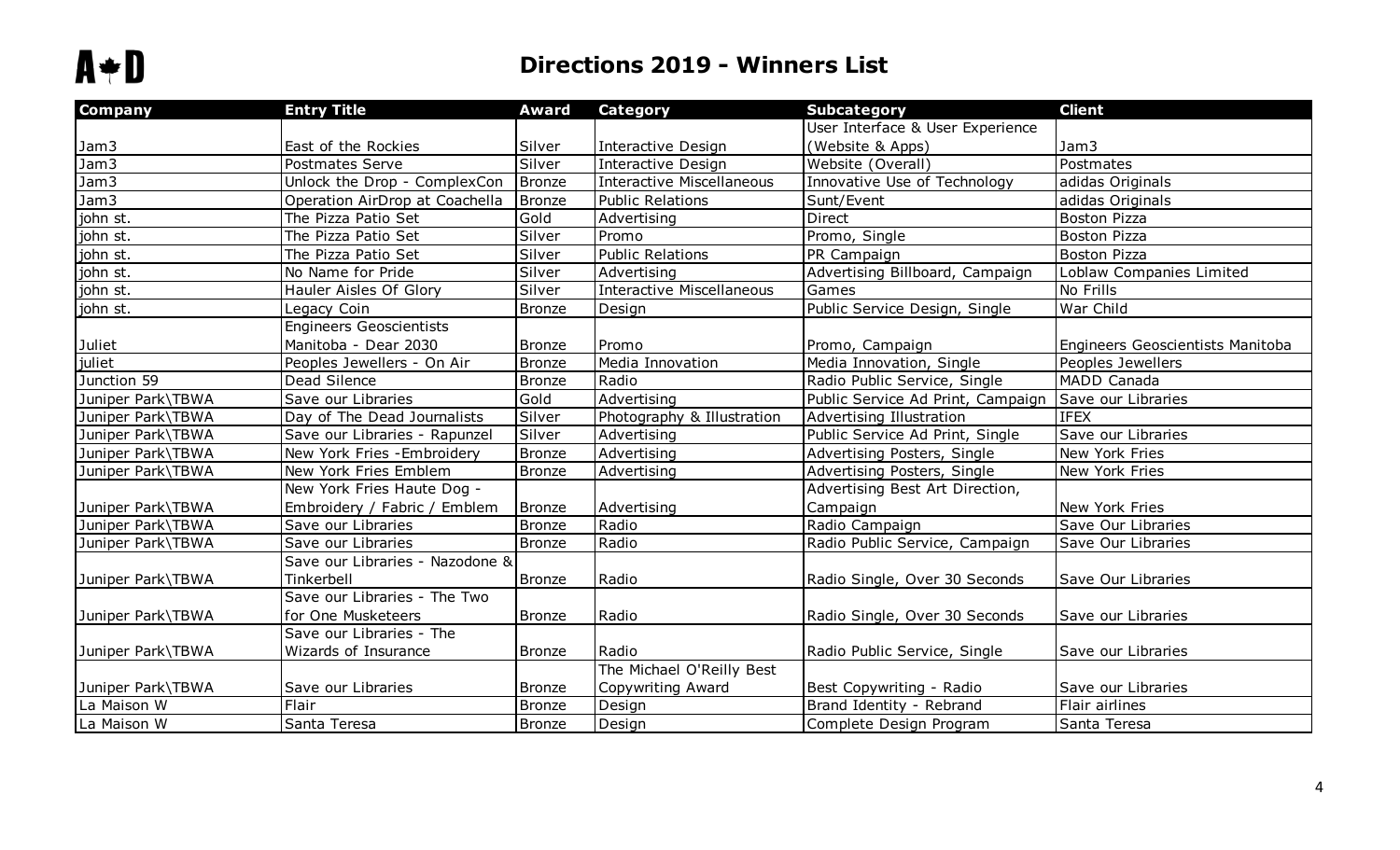| Company                                                           | <b>Entry Title</b>            | <b>Award</b>  | <b>Category</b>                  | Subcategory                        | <b>Client</b>                     |
|-------------------------------------------------------------------|-------------------------------|---------------|----------------------------------|------------------------------------|-----------------------------------|
| Leo Burnett Canada                                                | Shake It                      | Gold          | Design                           | Package Design, Single             | Grinning Face                     |
| Leo Burnett Canada                                                | One Card. Many Celebrations.  | Silver        | Advertising                      | <b>Advertising Miscellaneous</b>   | Lenczner Slaght                   |
| Leo Burnett Canada                                                | Poster Bank                   | Silver        | Design                           | Posters, Series                    | TD Canada                         |
| Leo Burnett Canada                                                | Shake It                      | <b>Bronze</b> | Design                           | Typographic Design                 | Grinning Face                     |
| Leo Burnett Canada                                                | Chocolate of Contemporary Art | Bronze        | Design                           | Package Design, Series             | Museum of Contemporary Art        |
| Leo Burnett Canada                                                | Rebrand                       | <b>Bronze</b> | Design                           | Brand Identity - Rebrand           | Museum of Contemporary Art        |
| $\frac{lg2}{lg2}$ $\frac{lg2}{lg2}$                               | Subjectif                     | Gold          | Advertising                      | Advertising Typography             | 13th Street Winery                |
|                                                                   | Lights Off                    | Gold          | Advertising                      | Advertising Billboard, Campaign    | Casper                            |
|                                                                   | Painting                      | Gold          | Film                             | TV Single, 30 Seconds              | Les Producteurs de lait du Québec |
|                                                                   | Architect                     | Gold          | Advertising                      | Advertising Posters, Single        | Manchu WOK                        |
| $\overline{1g2}$                                                  | The Best is Relative          | Gold          | Advertising                      | Advertising Posters, Campaign      | ManchuWOK                         |
|                                                                   |                               |               |                                  |                                    | Société de l'assurance automobile |
|                                                                   | Bone vs Steel                 | Gold          | Advertising                      | Advertising Transit, Single        | du Québec                         |
| $\frac{\lg 2}{\lg 2}$ $\frac{\lg 2}{\lg 2}$ $\frac{\lg 2}{\lg 2}$ | Metal Proof                   | Silver        | Promo                            | Promo, Single                      | Fenplast                          |
|                                                                   | At its best                   | Silver        | Film                             | TV Campaign                        | es Producteurs de lait du Québec  |
|                                                                   | Camping                       | Silver        | Film                             | TV Single, 30 Seconds              | Les Producteurs de lait du Québec |
|                                                                   | Painting                      | Silver        | Film                             | Direction                          | Les Producteurs de lait du Québec |
|                                                                   | Commander                     | Silver        | Advertising                      | Advertising Posters, Single        | Manchu WOK                        |
| lg2                                                               | Dancer                        | Silver        | Advertising                      | Advertising Posters, Single        | Manchu WOK                        |
|                                                                   |                               |               |                                  | Advertising Best Art Direction,    |                                   |
| lg2                                                               | The Best is Relative          | Silver        | Advertising                      | Campaign                           | Manchu WOK                        |
|                                                                   |                               |               |                                  |                                    | Société de l'assurance automobile |
| lg2                                                               | Bone vs Steel                 | Silver        | Advertising                      | Out of Home Enhanced, Single       | du Québec                         |
|                                                                   |                               |               |                                  |                                    | Société de l'assurance automobile |
| lg2                                                               | Bone vs Steel                 | Silver        | Interactive Miscellaneous        | Non-Profit & Public Service        | du Québec                         |
| lg2                                                               | Subjectif                     | <b>Bronze</b> | Advertising                      | Experiential, Single               | 13th Street Winery                |
| lg2                                                               | Subjectif                     | <b>Bronze</b> | Design                           | Package Design, Series             | 13th Street Winery                |
| $\frac{lg2}{lg2}$                                                 | Subjectif                     | <b>Bronze</b> | Design                           | Typographic Design                 | 13th Street Winery                |
|                                                                   | <b>PAUSE</b>                  | <b>Bronze</b> | Design                           | Motion Graphics - Online           | Capsana                           |
|                                                                   | Lights Off                    | <b>Bronze</b> | <b>Interactive Miscellaneous</b> | <b>Education &amp; Information</b> | Casper                            |
|                                                                   |                               |               |                                  | TV Single, Low Budget (\$100,00    |                                   |
| lg2                                                               | <b>Tick Tock</b>              | <b>Bronze</b> | Film                             | or Less)                           | Earth Day - France                |
|                                                                   |                               |               | The Michael O'Reilly Best        |                                    |                                   |
| lg <sub>2</sub>                                                   | Stadium                       | <b>Bronze</b> | Copywriting Award                | Best Copywriting - Radio           | Farnham Ale & Lager               |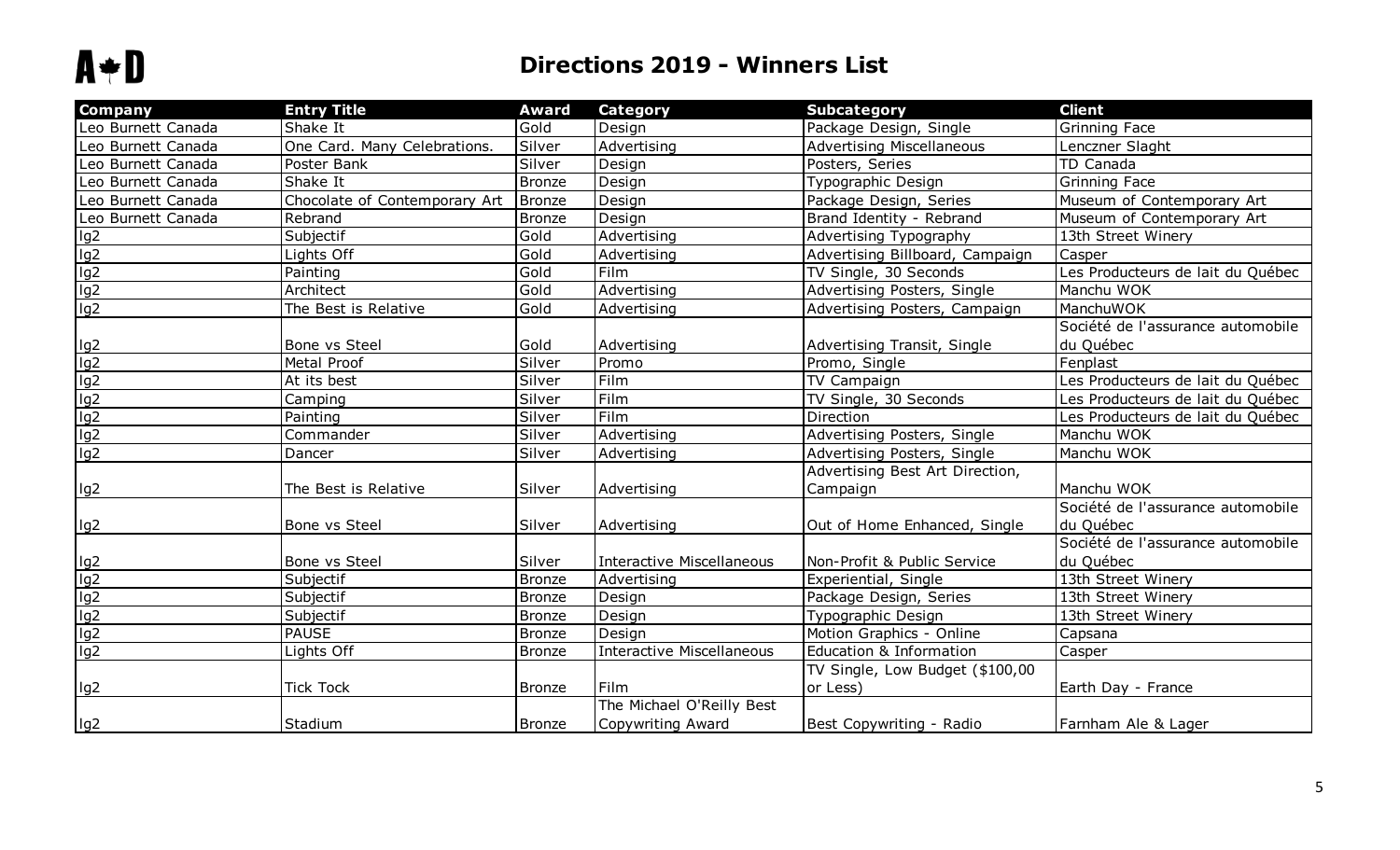| <b>Company</b>                          | <b>Entry Title</b>            | <b>Award</b>  | <b>Category</b>               | <b>Subcategory</b>              | <b>Client</b>                     |
|-----------------------------------------|-------------------------------|---------------|-------------------------------|---------------------------------|-----------------------------------|
|                                         |                               |               | The Michael O'Reilly Best     |                                 |                                   |
|                                         | TV Show                       | <b>Bronze</b> | Copywriting Award             | Best Copywriting - Radio        | Farnham Ale & Lager               |
| lg2<br>lg2<br>lg2<br>lg2<br>lg2<br>lg2  | The powerful ÉlectrON         | <b>Bronze</b> | <b>Branded Content</b>        | <b>Branded Content</b>          | Hydro-Québec                      |
|                                         | A Toast to Pride              | <b>Bronze</b> | Design                        | Posters, Series                 | <b>LCBO</b>                       |
|                                         | Loving                        | <b>Bronze</b> | Design                        | Posters, Single                 | <b>LCBO</b>                       |
|                                         | Soda                          | <b>Bronze</b> | Design                        | Posters, Single                 | <b>LCBO</b>                       |
|                                         | Toast to Pride                | <b>Bronze</b> | Design                        | Complete Design Program         | <b>LCBO</b>                       |
|                                         | Toast to Pride                | <b>Bronze</b> | Design                        | Public Service Design, Series   | <b>LCBO</b>                       |
|                                         |                               |               |                               | TV Single, Low Budget (\$100,00 |                                   |
| lg2                                     | Proposal                      | <b>Bronze</b> | Film                          | or Less)                        | Lesters                           |
|                                         |                               |               |                               | Creative Effectiveness in       | Société de l'assurance automobile |
| lg2                                     | Bone vs Steel                 | <b>Bronze</b> | <b>Creative Effectiveness</b> | Advertising                     | du Québec                         |
|                                         |                               |               |                               |                                 | Société de l'assurance automobile |
| lg2                                     | <b>Branch</b>                 | <b>Bronze</b> | Film                          | TV Public Service, Single       | du Québec                         |
|                                         |                               |               |                               |                                 | Société de l'assurance automobile |
| lg2                                     | Bone vs Steel                 | <b>Bronze</b> | Interactive Advertising       | Digital Installations           | du Québec                         |
|                                         |                               |               |                               |                                 | Société de l'assurance automobile |
|                                         | Bone vs Steel                 | <b>Bronze</b> | Promo                         | Promo, Single                   | du Québec                         |
| lg2<br>lg2                              | Brochure season 2019-2020     | Bronze        | Design                        | <b>Brochures</b>                | Théâtre Périscope                 |
| lg2                                     | Zoo de Granby                 | <b>Bronze</b> | Design                        | Brand Identity - Rebrand        | Zoo de Granby                     |
|                                         | Gymnastics Canada 'From Here  |               |                               | The Mick Griffin Best Editing   |                                   |
| <b>Married To Giants</b>                | We Soar'                      | <b>Bronze</b> | Film                          | Award                           | Gymnastics Canada                 |
| <b>Married To Giants</b>                | Rowan's Law 'Risk Everything' | <b>Bronze</b> | Film                          | The Mick Griffin Best Editing   | Rowan's Law                       |
| McCann Worldgroup Canada Second Chances |                               | <b>Bronze</b> | <b>Public Relations</b>       | PR Campaign                     | Canadian Transplant Association   |
| McCann Worldgroup Canada                | Second Chances                | <b>Bronze</b> | <b>Public Relations</b>       | Stunt/Event                     | Canadian Transplant Association   |
| Monnet Design                           | Bunny cover                   | Silver        | Design                        | <b>Book Covers</b>              | Playwrights Canada Press          |
| Narrative                               | Converse "Boots"              | <b>Bronze</b> | <b>Public Relations</b>       | Influencer Campaign             | Converse Canada                   |
|                                         | Hellmann's Feeds a Stadium    |               |                               |                                 |                                   |
| Ogilvy Canada                           | Food Waste                    | Gold          | <b>Public Relations</b>       | Stunt/Event                     | Unilever                          |
|                                         | Role Reversal: Munchies,      |               |                               |                                 | British Columbia Automobile       |
| One Twenty Three West                   | Paranoid, Uber, Rocking Out   | <b>Bronze</b> | Film                          | Online Series                   | Association (BCAA)                |
| One Twenty Three West                   | <b>MADE</b>                   | <b>Bronze</b> | Design                        | Brand Identity - New Brand      | Canada Media Fund                 |
| One Twenty Three West                   | <b>KOHO Brand Identity</b>    | Bronze        | Design                        | Brand Identity - New Brand      | KOHO                              |
| Pendo                                   | <b>Blak</b>                   | <b>Bronze</b> | Design                        | Package Design, Series          | Thomas Haas                       |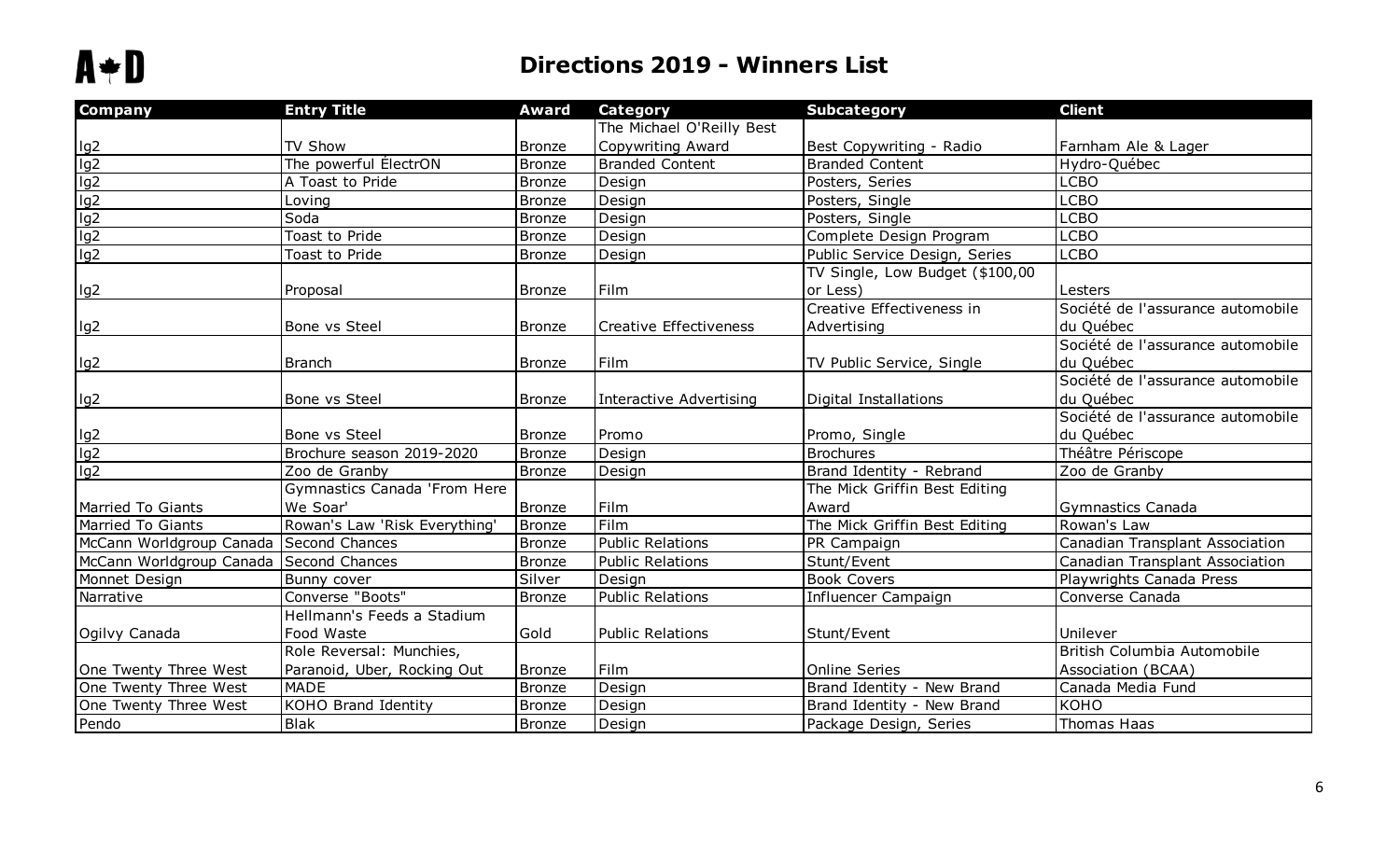| <b>Company</b>   | <b>Entry Title</b>               | <b>Award</b>  | <b>Category</b>                  | <b>Subcategory</b>              | <b>Client</b>                      |
|------------------|----------------------------------|---------------|----------------------------------|---------------------------------|------------------------------------|
| Polyester Studio | Deadly Class Acid Trip           | <b>Bronze</b> | Design                           | Motion Graphics - Offline       | Sony                               |
|                  | Théâtre Prospero 2018-19         |               |                                  |                                 |                                    |
| Principal        | Season - Campaign                | Gold          | Design                           | Complete Design Program         | Théâtre Prospero                   |
|                  |                                  |               |                                  |                                 | Centre for Independent Living of   |
| Public Inc.      | The Inaccessible Transit Shelter | Silver        | Advertising                      | Out of Home Enhanced, Single    | Toronto & City of Toronto          |
|                  |                                  |               |                                  |                                 | Centre for Independent Living of   |
| Public Inc.      | The Inaccessible Transit Shelter | Silver        | Advertising                      | Public Service Ad Print, Single | Toronto & City of Toronto          |
| Puncture         | Art Toronto Brand Refresh        | <b>Bronze</b> | Design                           | Brand Identity - Rebrand        | Informa                            |
| Rethink          | The Pride Shield                 | Gold          | Design                           | Public Service Design, Single   | Fondation Émergence                |
| Rethink          | <b>IKEA Bedtime</b>              | Gold          | <b>Interactive Advertising</b>   | Display & Banner Ads            | <b>IKEA</b>                        |
| Rethink          | <b>IKEA Bedtime</b>              | Gold          | Media Innovation                 | Media Innovation, Campaign      | <b>IKEA</b>                        |
|                  |                                  |               |                                  | Annual Reports,                 |                                    |
| Rethink          | The Sobering Report              | Silver        | Design                           | Sustainability/CSR Reports      | Arrive Alive Drive Sober           |
|                  |                                  |               |                                  | Advertising Best Art Direction, |                                    |
| Rethink          | The Unnoticed                    | Silver        | Advertising                      | Campaign                        | Berlitz Canada                     |
| Rethink          | The Unnoticed - Happy Hour       | Silver        | Advertising                      | Advertising Posters, Single     | Berlitz Canada                     |
| Rethink          | The Unnoticed                    | Silver        | Photography & Illustration       | Advertising Photography,        | Berlitz Canada                     |
| Rethink          | IKEA DRÄG                        | Silver        | Advertising Integrated           | Advertising Integrated Campaign | <b>IKEA</b>                        |
| Rethink          | <b>IKEA Bedtime</b>              | Silver        | Creative Effectiveness           | Creative Effectiveness in       | <b>IKEA</b>                        |
| Rethink          | Voice Assistant                  | Silver        | Radio                            | Radio Single, 1-30 Seconds      | <b>IKEA</b>                        |
| Rethink          | The Sobering Report              | <b>Bronze</b> | Design                           | Digital Design                  | Arrive Alive Drive Sober           |
| Rethink          | Deck The Halls                   | <b>Bronze</b> | Radio                            | Radio Single, 1-30 Seconds      | Berlitz Canada                     |
| Rethink          | <b>Worst Christmas Carols</b>    | <b>Bronze</b> | Radio                            | Radio Campaign                  | Berlitz Canada                     |
| Rethink          | Canada Skateboard Logo           | <b>Bronze</b> | Design                           | Symbols and Logotypes           | Canada Skateboard                  |
| Rethink          | <b>Colourist Business Card</b>   | <b>Bronze</b> | Design                           | Stationery                      | Colourist                          |
| Rethink          | <b>Embarrassing Plastic Bags</b> | <b>Bronze</b> | Design                           | Graphic Design Miscellaneous    | East West Market                   |
| Rethink          | <b>Embarrassing Plastic Bags</b> | <b>Bronze</b> | Design                           | Public Service Design, Series   | East West Market                   |
| Rethink          | Emoji to Donate Campaign         | <b>Bronze</b> | Interactive Miscellaneous        | Non-Profit & Public Service     | <b>Greater Vancouver Food Bank</b> |
| Rethink          | Stop Sucking                     | <b>Bronze</b> | Design                           | Posters, Series                 | Greenpeace                         |
| Rethink          | <b>Straw Shaming</b>             | <b>Bronze</b> | Interactive Advertising          | Social Media                    | Greenpeace                         |
| Rethink          | <b>Straw Shaming</b>             | <b>Bronze</b> | <b>Interactive Miscellaneous</b> | Non-Profit & Public Service     | Greenpeace                         |
| Rethink          | <b>Straw Shaming</b>             | <b>Bronze</b> | Media Innovation                 | Media Innovation, Single        | Greenpeace                         |
| Rethink          | <b>ICOM 2019</b>                 | <b>Bronze</b> | Design                           | Typographic Design              | <b>ICOM</b>                        |
| Rethink          | ICOM 2019 Brochure               | <b>Bronze</b> | Design                           | <b>Brochures</b>                | <b>ICOM</b>                        |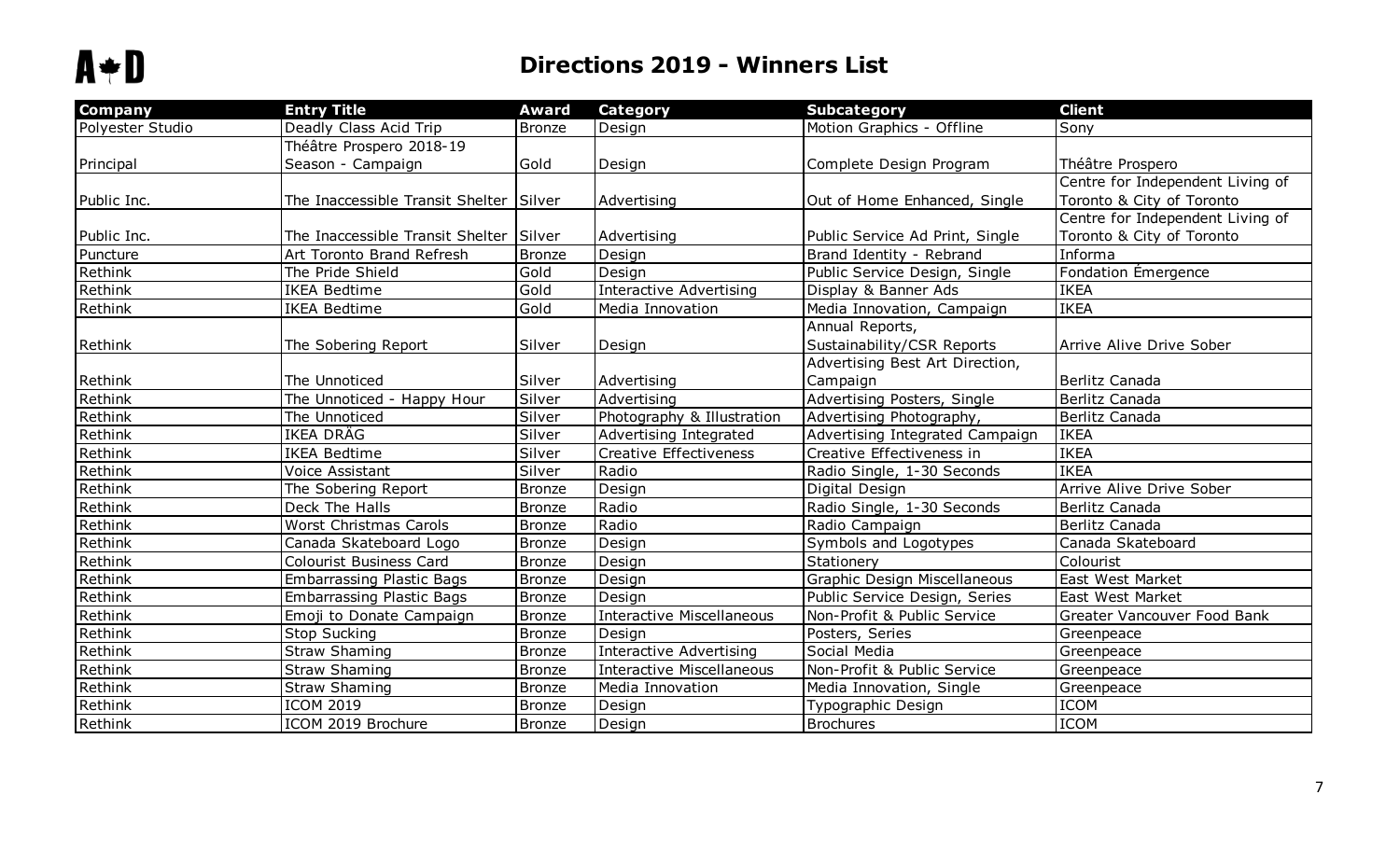| <b>Company</b>          | <b>Entry Title</b>               | <b>Award</b>  | <b>Category</b>            | <b>Subcategory</b>                | <b>Client</b>                            |
|-------------------------|----------------------------------|---------------|----------------------------|-----------------------------------|------------------------------------------|
| Rethink                 | ICOM 2019 Posters                | <b>Bronze</b> | Design                     | Posters, Series                   | <b>ICOM</b>                              |
| Rethink                 | The Climate Change Effect        | Bronze        | Advertising                | Experiential, Single              | <b>IKEA</b>                              |
| Rethink                 | Lamp Recycled                    | Bronze        | Film                       | TV Single, Over 30 Seconds        | <b>IKEA</b>                              |
| Rethink                 | The Climate Change Effect        | <b>Bronze</b> | <b>Public Relations</b>    | Stunt/Event                       | <b>IKEA</b>                              |
| Rethink                 | Pass The Bill                    | Bronze        | Advertising                | <b>Advertising Miscellaneous</b>  | Leaf Forward                             |
| Rethink                 | Pass The Bill                    | Bronze        | Design                     | Package Design, Single            | Leaf Forward                             |
| Rethink                 | Matchstick Coffee                | Bronze        | Design                     | Complete Design Program           | Matchstick Coffee                        |
| Rethink                 | Pasta Business Cards             | Bronze        | Design                     | Stationery                        | Pasta Boy Peter                          |
| Rooster Post Production | Boys Don't Cry                   | Silver        | Film                       | The Mick Griffin Best Editing     | White Ribbon                             |
| Scouts Honour           | <b>Risk Everything</b>           | Bronze        | Film                       | Direction                         | Ministry of Tourism, Culture &<br>Sports |
|                         |                                  |               | The Michael O'Reilly Best  |                                   |                                          |
| Sid Lee                 | <b>Blood Surrogates</b>          | Gold          | Copywriting Award          | Best Copywriting - Film           | Egale Canada                             |
| Sid Lee                 | <b>Blood Surrogates</b>          | Silver        | Film                       | Animation                         | Egale Canada                             |
| Sid Lee                 | <b>Blood Surrogates</b>          | Silver        | Film                       | Online Public Service             | Egale Canada                             |
| Sid Lee                 | <b>Blood Surrogates</b>          | Bronze        | Design                     | Public Service Design, Single     | Egale Canada                             |
| Sid Lee                 | Fragment Experience              | <b>Bronze</b> | Design                     | Brand Identity - Rebrand          | Fragment                                 |
| Skin and Bones Film     |                                  |               |                            |                                   |                                          |
| Company                 | The 9 & 99 Exhibit               | <b>Bronze</b> | Film                       | TV Campaign                       | The Hockey Hall of Fame                  |
| <b>TAXI</b>             | #UNIGNORABLE - Domestic          | Gold          | Advertising                | Advertising Best Art Direction,   | United Way                               |
| <b>TAXI</b>             | #UNIGNORABLE - Domestic          | Gold          | Advertising                | Public Service Ad Print, Single   | United Way                               |
| <b>TAXI</b>             | #UNIGNORABLE                     | Silver        | Advertising                | Public Service Ad Print, Campaign | United Way                               |
| <b>TAXI</b>             | #UNIGNORABLE - Domestic          | Silver        | Design                     | Public Service Design, Single     | United Way                               |
| <b>TAXI</b>             | <b>Access Denied</b>             | <b>Bronze</b> | Photography & Illustration | Advertising Illustration          | Rick Hansen Foundation                   |
| <b>TAXI</b>             | Walks Into A Bar                 | <b>Bronze</b> | Advertising                | Out of Home Enhanced, Single      | Sirius XM                                |
| <b>TAXI</b>             | #UNIGNORABLE                     | Bronze        | Creative Effectiveness     | Creative Effectiveness in Design  | United Way                               |
| <b>TAXI</b>             | #UNIGNORABLE                     | Bronze        | Design                     | Posters, Series                   | United Way                               |
| <b>TAXI</b>             | #UNIGNORABLE                     | Bronze        | Design                     | Public Service Design, Series     | United Way                               |
| <b>TAXI</b>             | #UNIGNORABLE - Domestic          | Bronze        | Design                     | Posters, Single                   | United Way                               |
| The&Partnership         | East Meets West                  | Gold          | Film                       | Cinematography                    | <b>Sleeman Breweries</b>                 |
| The&Partnership         | Kaji                             | Silver        | Film                       | The Mick Griffin Best Editing     | <b>Sleeman Breweries</b>                 |
| The&Partnership         | <b>Okitsu</b>                    | Bronze        | Film                       | The Mick Griffin Best Editing     | <b>Sleeman Breweries</b>                 |
| Underline Studio        | Directions 2019 Call for Entries | Gold          | Design                     | Public Service Design, Series     | <b>ADCC</b>                              |
| Underline Studio        | Directions 2019 Call for Entries | Silver        | Design                     | Complete Design Program           | <b>ADCC</b>                              |